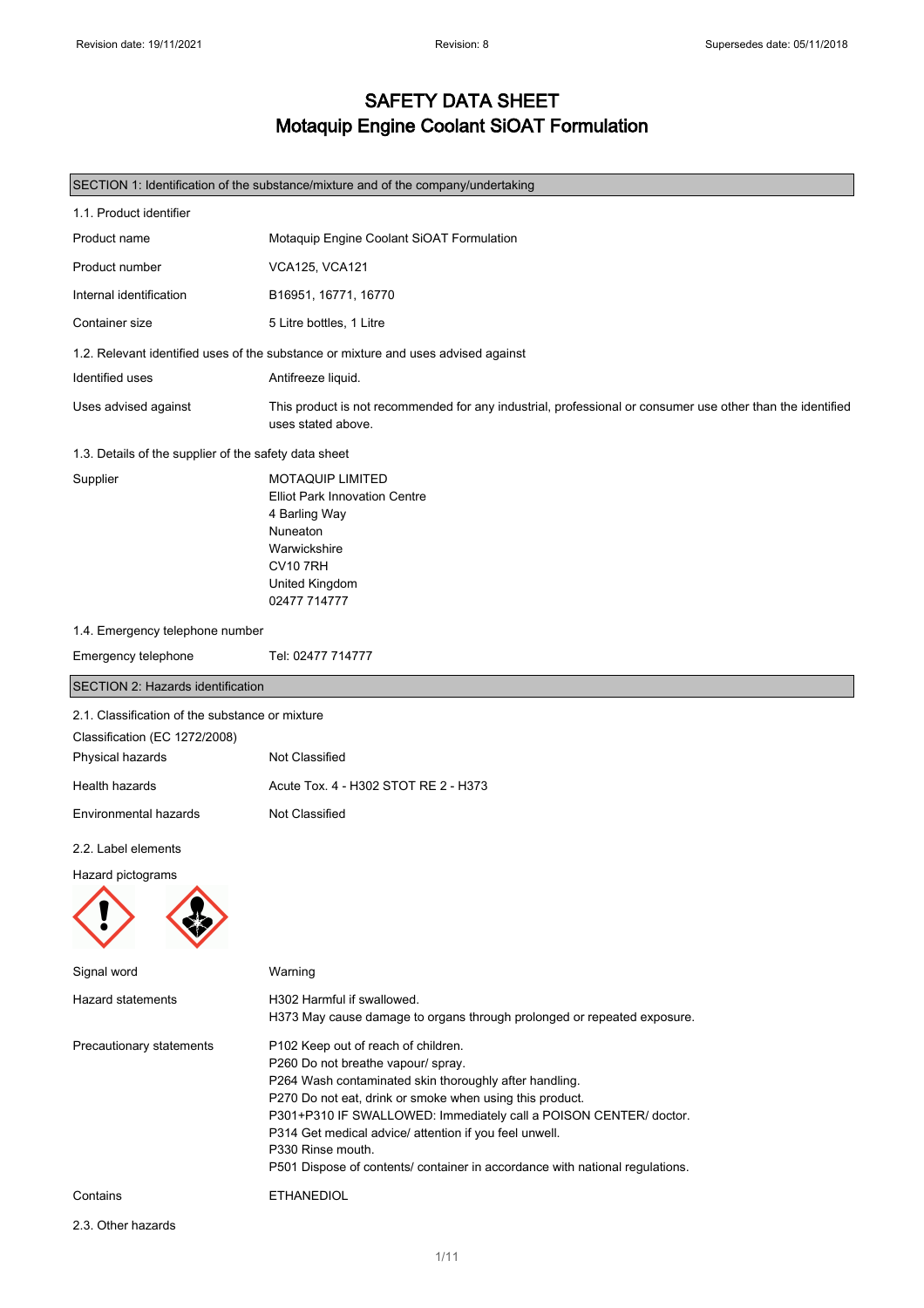This product does not contain any substances classified as PBT or vPvB.

| SECTION 3: Composition/information on ingredients                               |                                                                                                                                                                                                                                                                |                                                      |  |
|---------------------------------------------------------------------------------|----------------------------------------------------------------------------------------------------------------------------------------------------------------------------------------------------------------------------------------------------------------|------------------------------------------------------|--|
| 3.2. Mixtures                                                                   |                                                                                                                                                                                                                                                                |                                                      |  |
| <b>ETHANEDIOL</b>                                                               |                                                                                                                                                                                                                                                                | 60-100%                                              |  |
| CAS number: 107-21-1                                                            | EC number: 203-473-3                                                                                                                                                                                                                                           | REACH registration number: 01-<br>2119456816-28-XXXX |  |
| Classification<br>Acute Tox. 4 - H302<br>STOT RE 2 - H373                       |                                                                                                                                                                                                                                                                |                                                      |  |
| SODIUM BENZOATE                                                                 |                                                                                                                                                                                                                                                                | $1 - 5%$                                             |  |
| CAS number: 532-32-1                                                            | EC number: 208-534-8                                                                                                                                                                                                                                           | REACH registration number: 01-<br>2119460683-35-XXXX |  |
| Classification<br>Eye Irrit. 2 - H319                                           |                                                                                                                                                                                                                                                                |                                                      |  |
| The full text for all hazard statements is displayed in Section 16.             |                                                                                                                                                                                                                                                                |                                                      |  |
| Composition comments                                                            | The data shown are in accordance with the latest EC Directives.                                                                                                                                                                                                |                                                      |  |
| <b>SECTION 4: First aid measures</b>                                            |                                                                                                                                                                                                                                                                |                                                      |  |
| 4.1. Description of first aid measures                                          |                                                                                                                                                                                                                                                                |                                                      |  |
| General information                                                             | First Aid responders should pay attention to self-protection and use the recommended protective clothing<br>(chemical resistant gloves, splash protection). If potential for exposure exists refer to Section 8 for specific<br>personal protective equipment. |                                                      |  |
| Inhalation                                                                      | Get medical attention. Move affected person to fresh air and keep warm and at rest in a position<br>comfortable for breathing. When breathing is difficult, properly trained personnel may assist affected<br>person by administering oxygen.                  |                                                      |  |
| Ingestion                                                                       | Do not induce vomiting. Remove affected person from source of contamination. Get medical attention<br>immediately.                                                                                                                                             |                                                      |  |
| Skin contact                                                                    | Remove contaminated clothing. Wash skin thoroughly with soap and water. Get medical attention if<br>irritation persists after washing. Wash contaminated clothing before reuse.                                                                                |                                                      |  |
| Eye contact                                                                     | Flush eyes thoroughly with water for several minutes. Remove contact lenses after the initial 1-2 minutes<br>and continue flushing for several additional minutes. If effects occur, consult a physician, preferably an<br>ophthalmologist.                    |                                                      |  |
| 4.2. Most important symptoms and effects, both acute and delayed                |                                                                                                                                                                                                                                                                |                                                      |  |
| General information                                                             | Aside from the information found under Description of first aid measures (above) and Indication of<br>immediate medical attention and special treatment needed (below), no additional symptoms and effects<br>are anticipated.                                 |                                                      |  |
| 4.3. Indication of any immediate medical attention and special treatment needed |                                                                                                                                                                                                                                                                |                                                      |  |
| <b>SECTION 5: Firefighting measures</b>                                         |                                                                                                                                                                                                                                                                |                                                      |  |
| 5.1. Extinguishing media                                                        |                                                                                                                                                                                                                                                                |                                                      |  |
| Suitable extinguishing media                                                    | The product is not flammable. Extinguish with alcohol-resistant foam, carbon dioxide, dry powder or water<br>fog.                                                                                                                                              |                                                      |  |
| Unsuitable extinguishing media                                                  | Do not use water jet as an extinguisher, as this will spread the fire.                                                                                                                                                                                         |                                                      |  |
| 5.2. Special hazards arising from the substance or mixture                      |                                                                                                                                                                                                                                                                |                                                      |  |

Specific hazards **Combustible Container may rupture from gas generation in a fire situation**. Violent steam generation or eruption may occur upon application of direct water stream to hot liquids.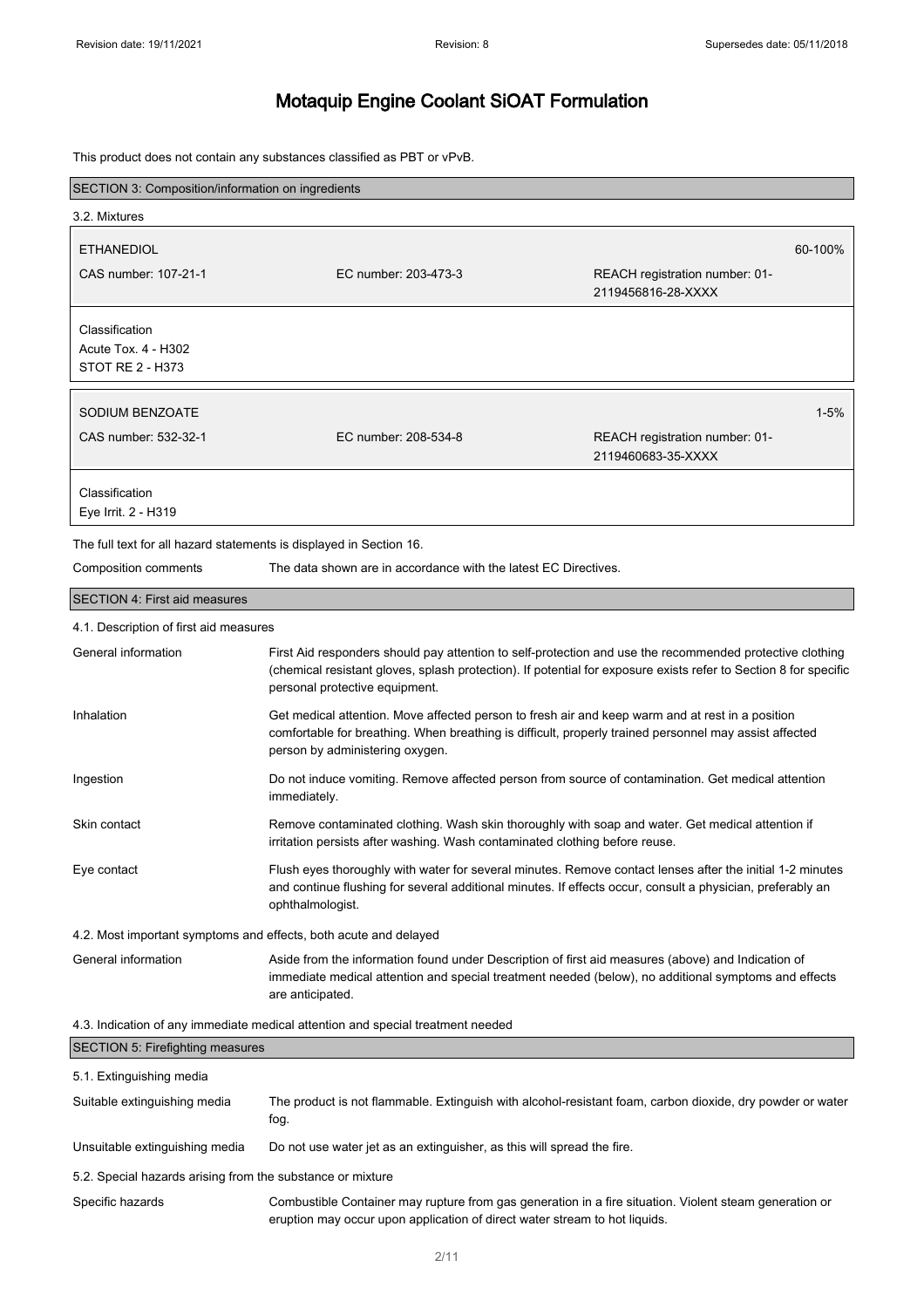| Hazardous combustion products                                                                                                                                                                                                                 | During a fire, smoke may contain the original material in addition to combustion products of varying<br>composition which may be toxic and/or irritating. Combustion products may include and are not limited to:<br>Carbon monoxide. Carbon dioxide. Nitrogen oxides.                                                                                                                                                                 |  |
|-----------------------------------------------------------------------------------------------------------------------------------------------------------------------------------------------------------------------------------------------|----------------------------------------------------------------------------------------------------------------------------------------------------------------------------------------------------------------------------------------------------------------------------------------------------------------------------------------------------------------------------------------------------------------------------------------|--|
| 5.3. Advice for firefighters                                                                                                                                                                                                                  |                                                                                                                                                                                                                                                                                                                                                                                                                                        |  |
| Protective actions during<br>firefighting                                                                                                                                                                                                     | Cool containers exposed to heat with water spray and remove them from the fire area if it can be done<br>without risk. Fight advanced or massive fires from safe distance or protected location. Do not use water<br>jet as an extinguisher, as this will spread the fire. Extinguishing waters may present a risk of damage to<br>the environmental, collect and dispose of as hazardous waste, in accordance with local legislation. |  |
| Special protective equipment for<br>firefighters                                                                                                                                                                                              | Wear positive-pressure self-contained breathing apparatus (SCBA) and protective fire fighting clothing<br>(includes fire fighting helmet, coat, trousers, boots, and gloves). If protective equipment is not available or<br>not used, fight fire from a protected location or safe distance.                                                                                                                                          |  |
| SECTION 6: Accidental release measures                                                                                                                                                                                                        |                                                                                                                                                                                                                                                                                                                                                                                                                                        |  |
|                                                                                                                                                                                                                                               | 6.1. Personal precautions, protective equipment and emergency procedures                                                                                                                                                                                                                                                                                                                                                               |  |
| Personal precautions                                                                                                                                                                                                                          | Isolate area. Keep unnecessary and unprotected personnel from entering the area. Refer to Section 7,<br>Handling, for additional precautionary measures. Use appropriate safety equipment. For additional<br>information, refer to Section 8, Exposure Controls and Personal Protection. No smoking, sparks, flames or<br>other sources of ignition near spillage. Avoid inhalation of vapours and contact with skin and eyes.         |  |
| 6.2. Environmental precautions                                                                                                                                                                                                                |                                                                                                                                                                                                                                                                                                                                                                                                                                        |  |
| Environmental precautions                                                                                                                                                                                                                     | Avoid from entering into soil, ditches, sewers, waterways and/or groundwater. See Section 12, Ecological<br>Information.                                                                                                                                                                                                                                                                                                               |  |
| 6.3. Methods and material for containment and cleaning up                                                                                                                                                                                     |                                                                                                                                                                                                                                                                                                                                                                                                                                        |  |
| Methods for cleaning up                                                                                                                                                                                                                       | Contain spilled material if possible. Containers with collected spillage must be properly labelled with<br>correct contents and hazard symbol. Large spills: Dike area to contain spill. Pump into suitable and<br>properly labeled containers. See Section 13, Disposal Considerations, for additional information.                                                                                                                   |  |
| 6.4. Reference to other sections                                                                                                                                                                                                              |                                                                                                                                                                                                                                                                                                                                                                                                                                        |  |
| Reference to other sections                                                                                                                                                                                                                   | For personal protection, see Section 8. See Section 11 for additional information on health hazards. For<br>waste disposal, see Section 13.                                                                                                                                                                                                                                                                                            |  |
| SECTION 7: Handling and storage                                                                                                                                                                                                               |                                                                                                                                                                                                                                                                                                                                                                                                                                        |  |
| 7.1. Precautions for safe handling                                                                                                                                                                                                            |                                                                                                                                                                                                                                                                                                                                                                                                                                        |  |
| Usage precautions                                                                                                                                                                                                                             | Avoid spilling. Good personal hygiene procedures should be implemented. Wash hands and any other<br>contaminated areas of the body with soap and water before leaving the work site. Avoid contact with skin<br>and eyes.                                                                                                                                                                                                              |  |
| 7.2. Conditions for safe storage, including any incompatibilities                                                                                                                                                                             |                                                                                                                                                                                                                                                                                                                                                                                                                                        |  |
| Storage precautions                                                                                                                                                                                                                           | Store in tightly-closed, original container in a dry, cool and well-ventilated place. Keep away from food,<br>drink and animal feeding stuffs. Keep only in the original container.                                                                                                                                                                                                                                                    |  |
| 7.3. Specific end use(s)                                                                                                                                                                                                                      |                                                                                                                                                                                                                                                                                                                                                                                                                                        |  |
| Specific end use(s)                                                                                                                                                                                                                           | The identified uses for this product are detailed in Section 1.2.                                                                                                                                                                                                                                                                                                                                                                      |  |
| SECTION 8: Exposure controls/Personal protection                                                                                                                                                                                              |                                                                                                                                                                                                                                                                                                                                                                                                                                        |  |
| 8.1. Control parameters                                                                                                                                                                                                                       |                                                                                                                                                                                                                                                                                                                                                                                                                                        |  |
| Occupational exposure limits<br><b>ETHANEDIOL</b>                                                                                                                                                                                             |                                                                                                                                                                                                                                                                                                                                                                                                                                        |  |
| Long-term exposure limit (8-hour TWA): WEL 52 mg/m <sup>3</sup> 20 ppm<br>Short-term exposure limit (15-minute): WEL 104 mg/m <sup>3</sup> 40 ppm vapour<br>Sk<br>Long-term exposure limit (8-hour TWA): WEL 10 mg/m <sup>3</sup> particulate |                                                                                                                                                                                                                                                                                                                                                                                                                                        |  |
| SODIUM BENZOATE                                                                                                                                                                                                                               |                                                                                                                                                                                                                                                                                                                                                                                                                                        |  |
| No exposure limit value known.                                                                                                                                                                                                                |                                                                                                                                                                                                                                                                                                                                                                                                                                        |  |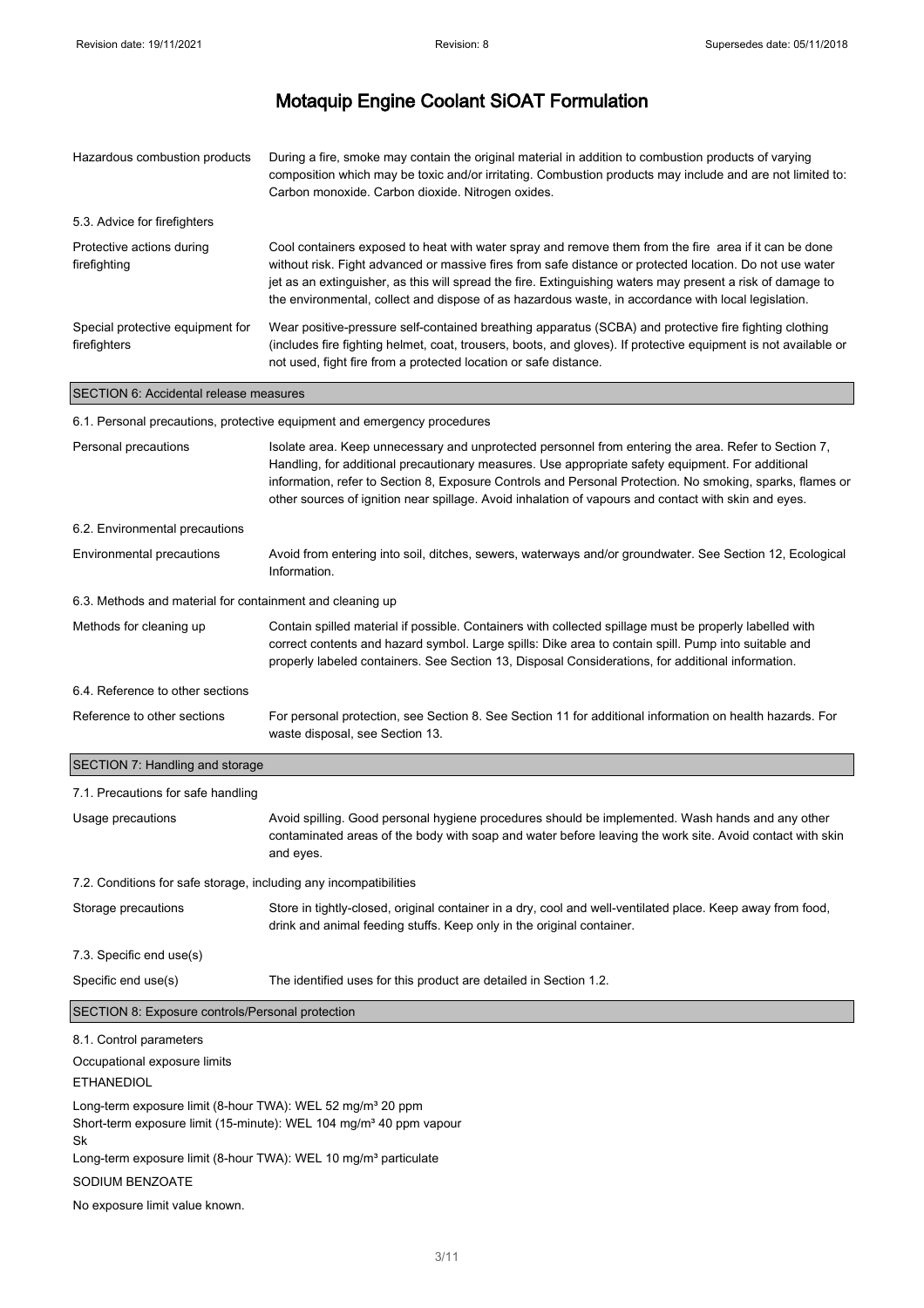WEL = Workplace Exposure Limit. Sk = Can be absorbed through skin.

| Ingredient comments    | WEL = Workplace Exposure Limits                                                                                                                                                                                                                                                                                                                                                                                                                                                                                                                       |
|------------------------|-------------------------------------------------------------------------------------------------------------------------------------------------------------------------------------------------------------------------------------------------------------------------------------------------------------------------------------------------------------------------------------------------------------------------------------------------------------------------------------------------------------------------------------------------------|
|                        | ETHANEDIOL (CAS: 107-21-1)                                                                                                                                                                                                                                                                                                                                                                                                                                                                                                                            |
| <b>DNEL</b>            | Industry - Dermal; Long term systemic effects: 106 mg/kg bw/day<br>Industry - Inhalation; Long term local effects: 35 mg/m <sup>3</sup><br>Consumer - Dermal; Long term systemic effects: 53 mg/kg bw/day<br>Consumer - Inhalation; Long term local effects: 7 mg/m <sup>3</sup>                                                                                                                                                                                                                                                                      |
| <b>PNEC</b>            | - Fresh water; 10 mg/l<br>- marine water; 1 mg/l<br>- Sediment (Freshwater); 37 mg/kg sediment dw<br>- Intermittent release; 10 mg/l<br>- Soil; 1.53 mg/kg<br>- STP; 199.5 mg/l<br>- Sediment (Marinewater); 3.7 mg/kg sediment dw<br>- Soil; 1.53 mg/kg soil dw                                                                                                                                                                                                                                                                                      |
|                        | SODIUM BENZOATE (CAS: 532-32-1)                                                                                                                                                                                                                                                                                                                                                                                                                                                                                                                       |
| <b>DNEL</b>            | Workers - Inhalation; Long term systemic effects: 3 mg/m <sup>3</sup><br>Workers - Dermal; Long term systemic effects: 62.5 mg/kg bw/day<br>Workers - Inhalation; Long term local effects: 0.1 mg/m <sup>3</sup><br>General population - Inhalation; Long term systemic effects: 1.5 mg/m <sup>3</sup><br>General population - Inhalation; Long term local effects: 0.06 mg/m <sup>3</sup><br>General population - Dermal; Long term systemic effects: 31.25 mg/kg bw/day<br>General population - Oral; Long term systemic effects: 16.6 mg/kg bw/day |
| <b>PNEC</b>            | - Fresh water; 0.13 mg/l<br>- marine water; 0.013 mg/l<br>- Intermittent release; 0.305 mg/l<br>- STP; 10 mg/l<br>- Sediment (Freshwater); 1.76 mg/kg sediment dw<br>- Sediment (Marinewater); 0.176 mg/kg sediment dw<br>- Soil; 0.000265 mg/kg soil dw                                                                                                                                                                                                                                                                                              |
| 8.2. Exposure controls |                                                                                                                                                                                                                                                                                                                                                                                                                                                                                                                                                       |
|                        |                                                                                                                                                                                                                                                                                                                                                                                                                                                                                                                                                       |



Appropriate engineering controls Provide adequate general and local exhaust ventilation. Observe any occupational exposure limits for the product or ingredients.

Eye/face protection Use safety glasses (with side shields), consistent with EN 166 or equivalent.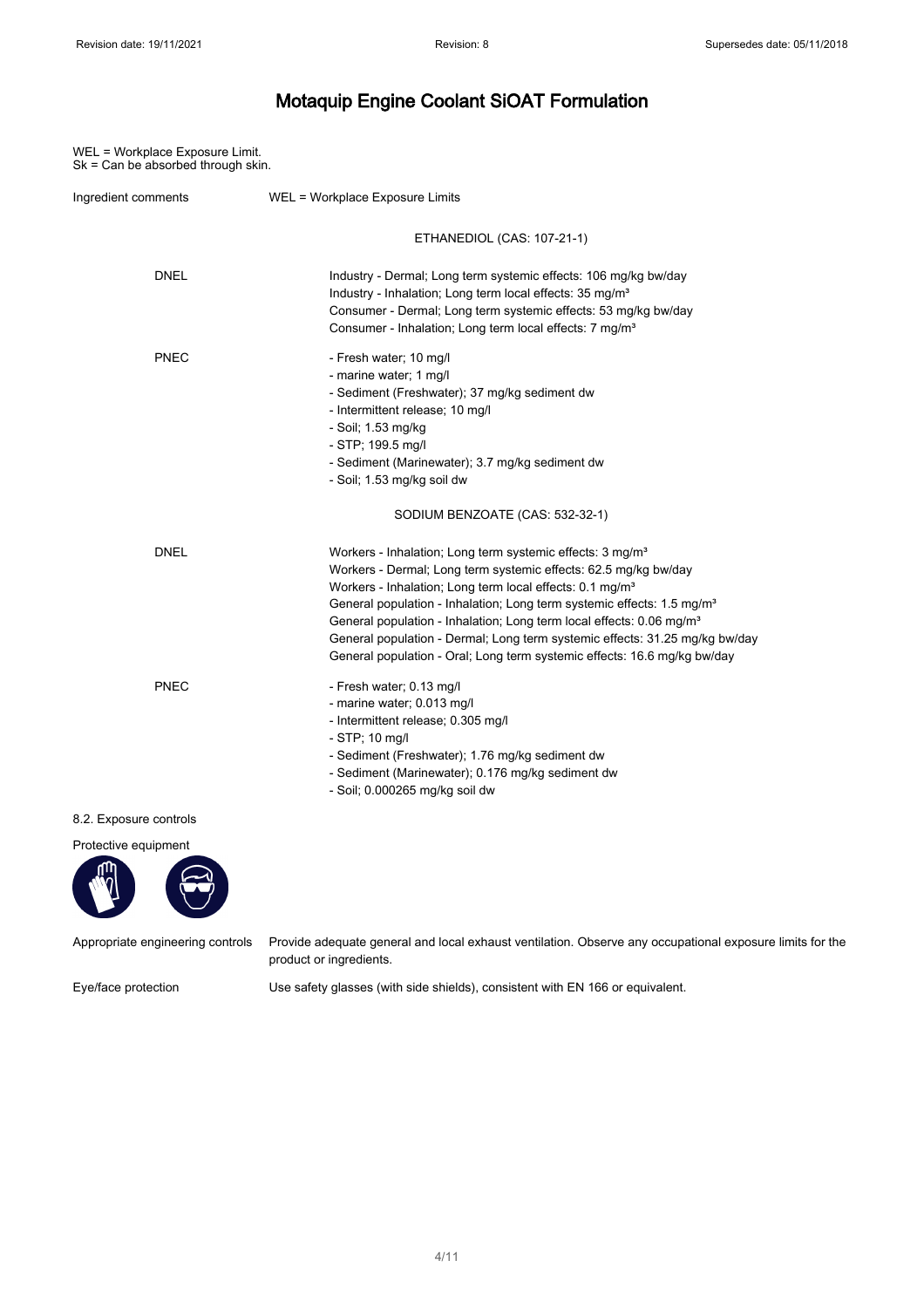| Hand protection                                            | Use chemical resistant gloves classified under Standard EN374: Protective gloves against chemicals and<br>micro-organisms. If hands are cut or scratched, use gloves chemically resistant to this material even for<br>brief exposures. Use gloves with insulation for thermal protection (EN 407), when needed. Examples of<br>preferred glove barrier materials include: Butyl rubber. Natural rubber ("latex"). Neoprene.<br>Nitrile/butadiene rubber ("nitrile" or "NBR"). Polyethylene. Ethyl vinyl alcohol laminate ("EVAL"). Polyvinyl<br>alcohol ("PVA"). Polyvinyl chloride ("PVC" or "vinyl"). When prolonged or frequently repeated contact may<br>occur, a glove with a protection class of 6 (breakthrough time greater than 480 minutes according to EN<br>374) is recommended. When only brief contact is expected, a glove with a<br>protection class of 2 or higher (breakthrough time greater than 30 minutes according to EN 374) is<br>recommended. NOTICE: The selection of a specific glove for a particular application and duration of use<br>in a workplace should also take into account all relevant workplace factors such as, but not limited to:<br>Other chemicals which may be handled, physical requirements (cut/puncture protection, dexterity, thermal<br>protection), potential body reactions to glove materials, as well as the instructions/specifications provided |  |
|------------------------------------------------------------|-------------------------------------------------------------------------------------------------------------------------------------------------------------------------------------------------------------------------------------------------------------------------------------------------------------------------------------------------------------------------------------------------------------------------------------------------------------------------------------------------------------------------------------------------------------------------------------------------------------------------------------------------------------------------------------------------------------------------------------------------------------------------------------------------------------------------------------------------------------------------------------------------------------------------------------------------------------------------------------------------------------------------------------------------------------------------------------------------------------------------------------------------------------------------------------------------------------------------------------------------------------------------------------------------------------------------------------------------------------------------------------------------------------|--|
|                                                            | by the glove supplier.                                                                                                                                                                                                                                                                                                                                                                                                                                                                                                                                                                                                                                                                                                                                                                                                                                                                                                                                                                                                                                                                                                                                                                                                                                                                                                                                                                                      |  |
| Other skin and body protection                             | Wear appropriate clothing to prevent any possibility of liquid contact and repeated or prolonged vapour<br>contact.                                                                                                                                                                                                                                                                                                                                                                                                                                                                                                                                                                                                                                                                                                                                                                                                                                                                                                                                                                                                                                                                                                                                                                                                                                                                                         |  |
| Hygiene measures                                           | Good personal hygiene procedures should be implemented. Wash at the end of each work shift and<br>before eating, smoking and using the toilet. Promptly remove any clothing that becomes contaminated.<br>Wash promptly with soap and water if skin becomes contaminated.                                                                                                                                                                                                                                                                                                                                                                                                                                                                                                                                                                                                                                                                                                                                                                                                                                                                                                                                                                                                                                                                                                                                   |  |
| Respiratory protection                                     | Respiratory protection should be worn when there is a potential to exceed the exposure limit requirements<br>or guidelines. If there are no applicable exposure limit requirements or guidelines, wear respiratory<br>protection when adverse effects, such as respiratory irritation or discomfort have been experienced, or<br>where indicated by your risk assessment process. For most conditions no respiratory protection should be<br>needed; however, if discomfort is experienced, use an approved air-purifying respirator. Use CE approved<br>air-purifying respirator with combination filter type A1P2 minimum.                                                                                                                                                                                                                                                                                                                                                                                                                                                                                                                                                                                                                                                                                                                                                                                |  |
| Environmental exposure controls                            | Do not allow material to contaminate ground water system.                                                                                                                                                                                                                                                                                                                                                                                                                                                                                                                                                                                                                                                                                                                                                                                                                                                                                                                                                                                                                                                                                                                                                                                                                                                                                                                                                   |  |
| SECTION 9: Physical and chemical properties                |                                                                                                                                                                                                                                                                                                                                                                                                                                                                                                                                                                                                                                                                                                                                                                                                                                                                                                                                                                                                                                                                                                                                                                                                                                                                                                                                                                                                             |  |
| 9.1. Information on basic physical and chemical properties |                                                                                                                                                                                                                                                                                                                                                                                                                                                                                                                                                                                                                                                                                                                                                                                                                                                                                                                                                                                                                                                                                                                                                                                                                                                                                                                                                                                                             |  |
| Appearance                                                 | Clear liquid.                                                                                                                                                                                                                                                                                                                                                                                                                                                                                                                                                                                                                                                                                                                                                                                                                                                                                                                                                                                                                                                                                                                                                                                                                                                                                                                                                                                               |  |
| Colour                                                     | Purple.                                                                                                                                                                                                                                                                                                                                                                                                                                                                                                                                                                                                                                                                                                                                                                                                                                                                                                                                                                                                                                                                                                                                                                                                                                                                                                                                                                                                     |  |
| Odour                                                      | Characteristic.                                                                                                                                                                                                                                                                                                                                                                                                                                                                                                                                                                                                                                                                                                                                                                                                                                                                                                                                                                                                                                                                                                                                                                                                                                                                                                                                                                                             |  |

|                                 | ----------------                              |
|---------------------------------|-----------------------------------------------|
| рH                              | pH (diluted solution): 8.2-8.8 @ 50% SOLUTION |
| Initial boiling point and range | $>160^{\circ}$ C @ 760 mm Hg                  |
| Flash point                     | 117°C Closed cup.                             |
| Relative density                | 1.120-1.135 @ 20°C                            |
| Solubility(ies)                 | Completely soluble in water.                  |

9.2. Other information

#### SECTION 10: Stability and reactivity

| 10.1. Reactivity                                        |                                                                                                                                                   |  |
|---------------------------------------------------------|---------------------------------------------------------------------------------------------------------------------------------------------------|--|
| Reactivity                                              | Stable at normal ambient temperatures and when used as recommended.                                                                               |  |
| 10.2. Chemical stability                                |                                                                                                                                                   |  |
| Stability                                               | Stable at normal ambient temperatures.                                                                                                            |  |
| 10.3. Possibility of hazardous reactions                |                                                                                                                                                   |  |
| Possibility of hazardous reactions Will not polymerise. |                                                                                                                                                   |  |
| 10.4. Conditions to avoid                               |                                                                                                                                                   |  |
| Conditions to avoid                                     | Exposure to elevated temperatures can cause product to decompose. Generation of gas during<br>decomposition can cause pressure in closed systems. |  |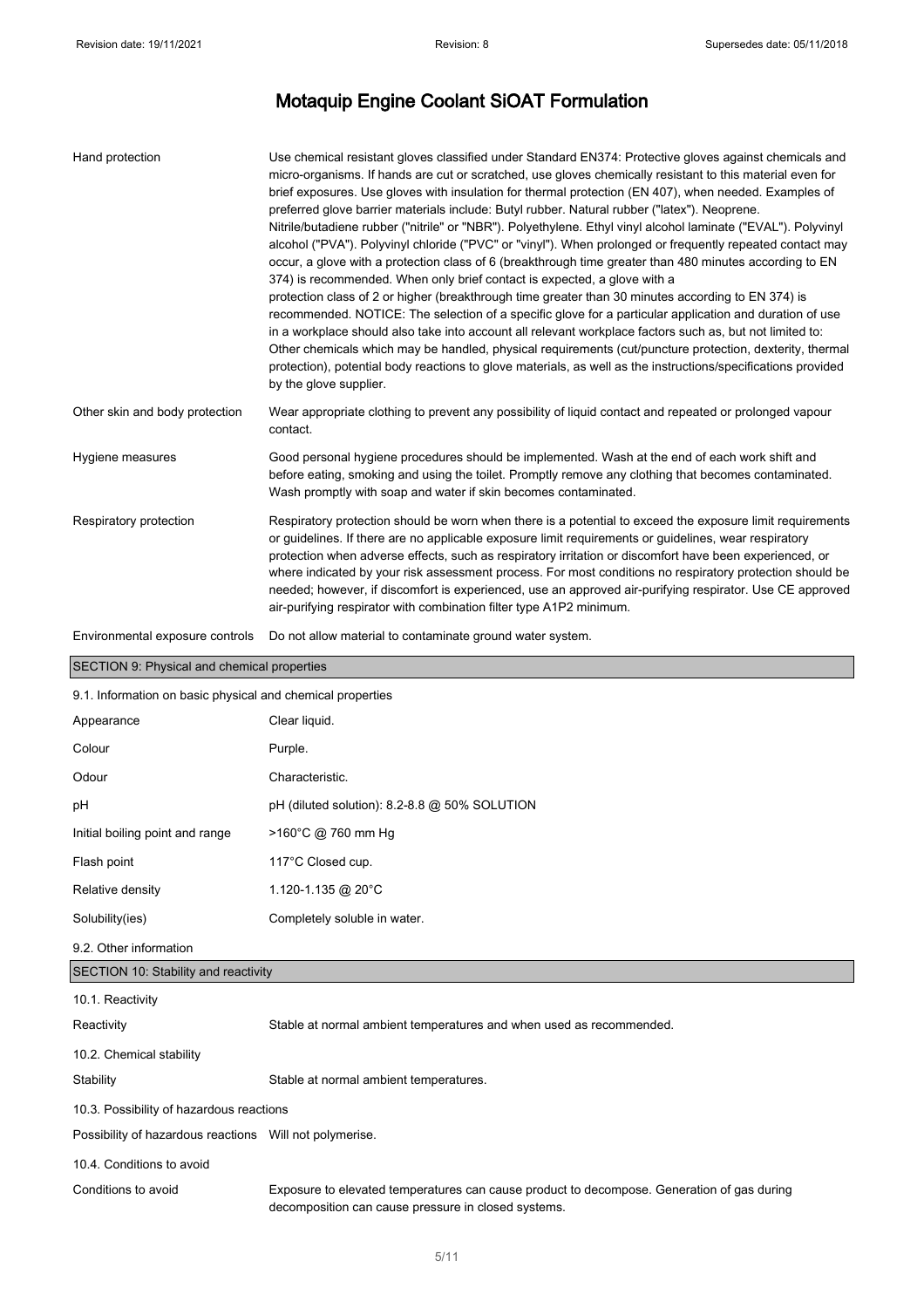| 10.5. Incompatible materials                       |                                                                                                                                                                                            |  |
|----------------------------------------------------|--------------------------------------------------------------------------------------------------------------------------------------------------------------------------------------------|--|
| Materials to avoid                                 | Strong acids. Strong oxidising agents. Strong alkalis.                                                                                                                                     |  |
| 10.6. Hazardous decomposition products             |                                                                                                                                                                                            |  |
| Hazardous decomposition<br>products                | Decomposition products depend upon temperature, air supply and the presence of other materials.<br>Decomposition products can include and are not limited to: Aldehydes. Ethers. Alcohols. |  |
| SECTION 11: Toxicological information              |                                                                                                                                                                                            |  |
| 11.1. Information on toxicological effects         |                                                                                                                                                                                            |  |
| <b>Toxicological effects</b>                       | The product is not expected to be toxic to aquatic organisms.                                                                                                                              |  |
| Acute toxicity - oral                              |                                                                                                                                                                                            |  |
| Notes (oral LD <sub>50</sub> )                     | Harmful if swallowed.                                                                                                                                                                      |  |
| ATE oral (mg/kg)                                   | 539.22                                                                                                                                                                                     |  |
| Specific target organ toxicity - repeated exposure |                                                                                                                                                                                            |  |
| STOT - repeated exposure                           | May cause damage to organs through prolonged or repeated exposure.                                                                                                                         |  |
|                                                    |                                                                                                                                                                                            |  |
| General information                                | To the best of our knowledge the chemical, physical and toxicological properties have not been<br>thoroughly investigated.                                                                 |  |
| Inhalation                                         | Unlikely to be hazardous by inhalation because of the low vapour pressure of the product at ambient<br>temperature. Vapour may irritate respiratory system/lungs.                          |  |
| Ingestion                                          | Harmful: possible risk of irreversible effects if swallowed. Headache. Nausea, vomiting. There may be<br>soreness and redness of the mouth and throat.                                     |  |
| Skin contact                                       | Prolonged and frequent contact may cause redness and irritation. Not a skin sensitiser.                                                                                                    |  |
| Eye contact                                        | May cause eye irritation.                                                                                                                                                                  |  |
| Acute and chronic health hazards                   | May cause damage to kidneys and liver through prolonged or repeated exposure (oral).                                                                                                       |  |
| Route of exposure                                  | Ingestion.                                                                                                                                                                                 |  |
| Medical symptoms                                   | Headache. Nausea, vomiting.                                                                                                                                                                |  |
| Toxicological information on ingredients.          |                                                                                                                                                                                            |  |
|                                                    | <b>ETHANEDIOL</b>                                                                                                                                                                          |  |
| امعم ببانمان بملابيم ا                             |                                                                                                                                                                                            |  |

| Acute toxicity - oral                             |                                                                                                                                                                                                                                                                                                                                                                               |
|---------------------------------------------------|-------------------------------------------------------------------------------------------------------------------------------------------------------------------------------------------------------------------------------------------------------------------------------------------------------------------------------------------------------------------------------|
| Acute toxicity oral (LD <sub>50</sub><br>mg/kg)   | 7,712.0                                                                                                                                                                                                                                                                                                                                                                       |
| Species                                           | Rat                                                                                                                                                                                                                                                                                                                                                                           |
| Notes (oral LD <sub>50</sub> )                    | Acute oral toxicity is expected to be moderate in humans eventhough animals test results<br>would suggest a low toxicity. Ingestion of approximately 100ml has caused death in humans.<br>Ingestion may cause nausea, vomiting, abdominal discomfort or diarrhea. Excessive exposure<br>may cause central nervous system effects, cardiopulmonary effects and kidney failure. |
| ATE oral (mg/kg)                                  | 500.0                                                                                                                                                                                                                                                                                                                                                                         |
| Acute toxicity - dermal                           |                                                                                                                                                                                                                                                                                                                                                                               |
| Acute toxicity dermal (LD <sub>50</sub><br>mg/kg) | 3,501.0                                                                                                                                                                                                                                                                                                                                                                       |
| Species                                           | Mouse                                                                                                                                                                                                                                                                                                                                                                         |
| ATE dermal (mg/kg)                                | 3,501.0                                                                                                                                                                                                                                                                                                                                                                       |
| Acute toxicity - inhalation                       |                                                                                                                                                                                                                                                                                                                                                                               |
|                                                   |                                                                                                                                                                                                                                                                                                                                                                               |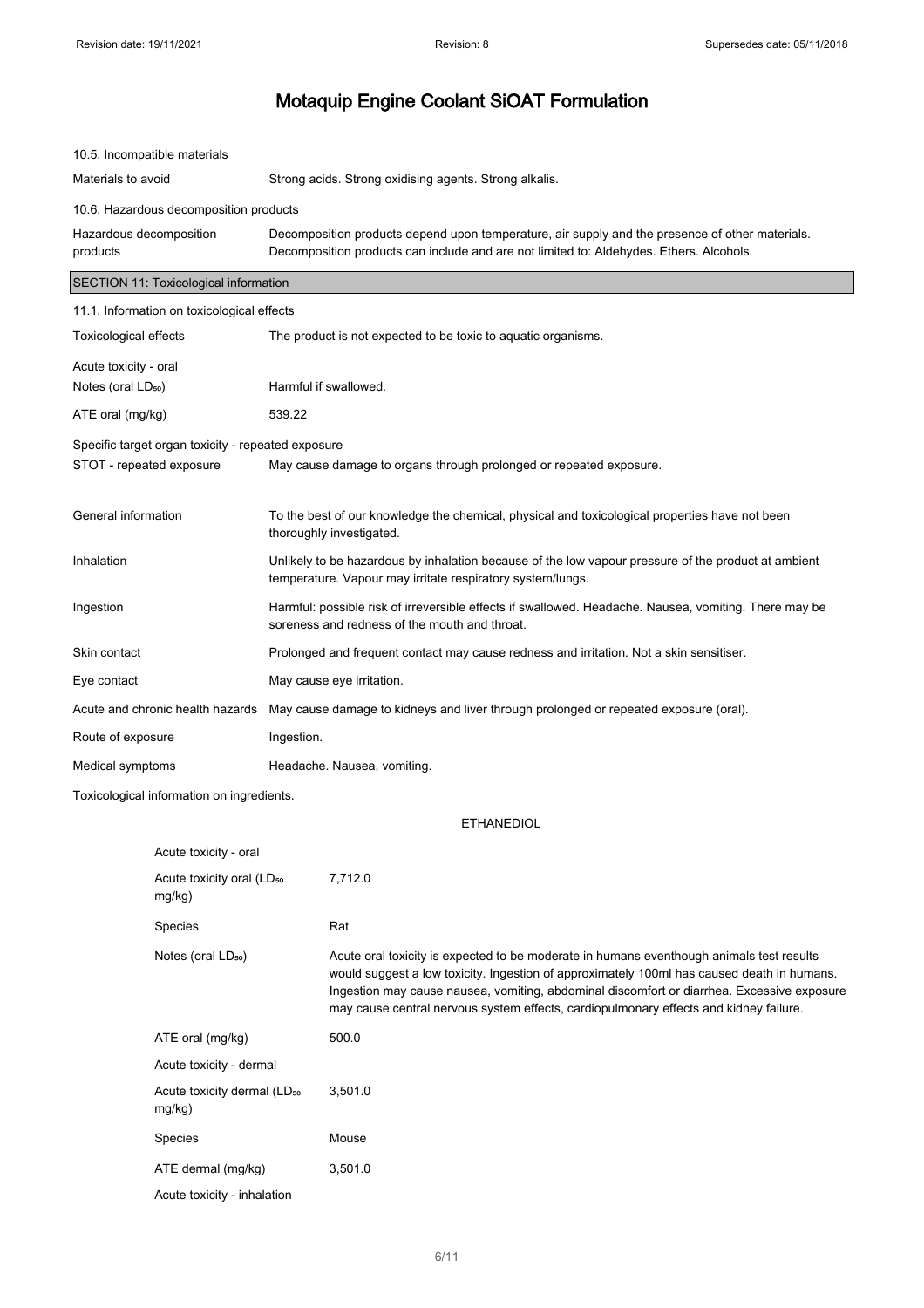| Acute toxicity inhalation (LC <sub>50</sub><br>vapours mg/l) | 2.6                                                                                                                                                                                                                                                                                                                                                                                                                                                                                                                                                                                                                |
|--------------------------------------------------------------|--------------------------------------------------------------------------------------------------------------------------------------------------------------------------------------------------------------------------------------------------------------------------------------------------------------------------------------------------------------------------------------------------------------------------------------------------------------------------------------------------------------------------------------------------------------------------------------------------------------------|
| Species                                                      | Rat                                                                                                                                                                                                                                                                                                                                                                                                                                                                                                                                                                                                                |
| Notes (inhalation LC <sub>50</sub> )                         | At room temperature exposure to vapour is minimal due to low volatility. With good ventilation<br>single exposure is not expected to cause adverse effect. If the product is heated or the<br>working area has poor ventilation, vapour/mist may accumulate and cause respiratory irritation<br>and symptoms such as headache and nausea.                                                                                                                                                                                                                                                                          |
| Skin corrosion/irritation                                    |                                                                                                                                                                                                                                                                                                                                                                                                                                                                                                                                                                                                                    |
| Animal data                                                  | Not irritating. Rabbit                                                                                                                                                                                                                                                                                                                                                                                                                                                                                                                                                                                             |
| Serious eye damage/irritation                                |                                                                                                                                                                                                                                                                                                                                                                                                                                                                                                                                                                                                                    |
| Serious eye damage/irritation                                | Not irritating. Rabbit                                                                                                                                                                                                                                                                                                                                                                                                                                                                                                                                                                                             |
| Respiratory sensitisation                                    |                                                                                                                                                                                                                                                                                                                                                                                                                                                                                                                                                                                                                    |
| Respiratory sensitisation                                    | Guinea pig: Not sensitising.                                                                                                                                                                                                                                                                                                                                                                                                                                                                                                                                                                                       |
| Skin sensitisation                                           |                                                                                                                                                                                                                                                                                                                                                                                                                                                                                                                                                                                                                    |
| Skin sensitisation                                           | - Guinea pig: Not sensitising.                                                                                                                                                                                                                                                                                                                                                                                                                                                                                                                                                                                     |
| Germ cell mutagenicity                                       |                                                                                                                                                                                                                                                                                                                                                                                                                                                                                                                                                                                                                    |
| Genotoxicity - in vitro                                      | Negative.                                                                                                                                                                                                                                                                                                                                                                                                                                                                                                                                                                                                          |
| Genotoxicity - in vivo                                       | Negative.                                                                                                                                                                                                                                                                                                                                                                                                                                                                                                                                                                                                          |
| Carcinogenicity                                              |                                                                                                                                                                                                                                                                                                                                                                                                                                                                                                                                                                                                                    |
| Carcinogenicity                                              | The current toxicological kowledge allows to not classify the product as a carcinogen.                                                                                                                                                                                                                                                                                                                                                                                                                                                                                                                             |
| Reproductive toxicity                                        |                                                                                                                                                                                                                                                                                                                                                                                                                                                                                                                                                                                                                    |
|                                                              |                                                                                                                                                                                                                                                                                                                                                                                                                                                                                                                                                                                                                    |
| Reproductive toxicity - fertility                            | Ingestion of large amounts has been shown to interfere with reproduction in animals.                                                                                                                                                                                                                                                                                                                                                                                                                                                                                                                               |
| Specific target organ toxicity - repeated exposure           |                                                                                                                                                                                                                                                                                                                                                                                                                                                                                                                                                                                                                    |
| STOT - repeated exposure                                     | Observations in humans include: Nystagmus (involuntary eye movement). In animals effects<br>have been reported on the following organs: kidneys and liver. NOAEL 150 mg/kg/day, Oral,<br>Rat                                                                                                                                                                                                                                                                                                                                                                                                                       |
| Target organs                                                | Kidneys                                                                                                                                                                                                                                                                                                                                                                                                                                                                                                                                                                                                            |
|                                                              |                                                                                                                                                                                                                                                                                                                                                                                                                                                                                                                                                                                                                    |
| Inhalation                                                   | At room temperature, exposure to vapor is minimal due to low volatility. With good ventilation,<br>single exposure is not expected to cause adverse effects. If material is heated or areas are<br>poorly ventilated, vapor/mist may accumulate and cause respiratory irritation and symptoms<br>such as headache and nausea.                                                                                                                                                                                                                                                                                      |
| Ingestion                                                    | Oral toxicity is expected to be moderate in humans due to ethylene glycol even though tests<br>with animals show a lower degree of toxicity. Ingestion of quantities (approximately 65 mL (2)<br>oz.) for diethylene glycol or 100 mL (3 oz.) for ethylene glycol) has caused death in humans.<br>May cause nausea and vomiting. May cause abdominal discomfort or diarrhea. Excessive<br>exposure may cause central nervous system effects, cardiopulmonary effects (metabolic<br>acidosis), and kidney failure. For Ethylene glycol: Lethal Dose, Human, adult 100 ml LD50, rat,<br>male and female 7,712 mg/kg. |
| Skin contact                                                 | Prolonged skin contact is unlikely to result in absorption of harmful amounts. Repeated skin<br>exposure to large quantities may result in absorption of harmful amounts. Massive contact<br>with damaged skin or of material sufficiently hot to burn skin may result in absorption of<br>potentially lethal amounts.                                                                                                                                                                                                                                                                                             |
| Eye contact                                                  | May cause temporary eye irritation.                                                                                                                                                                                                                                                                                                                                                                                                                                                                                                                                                                                |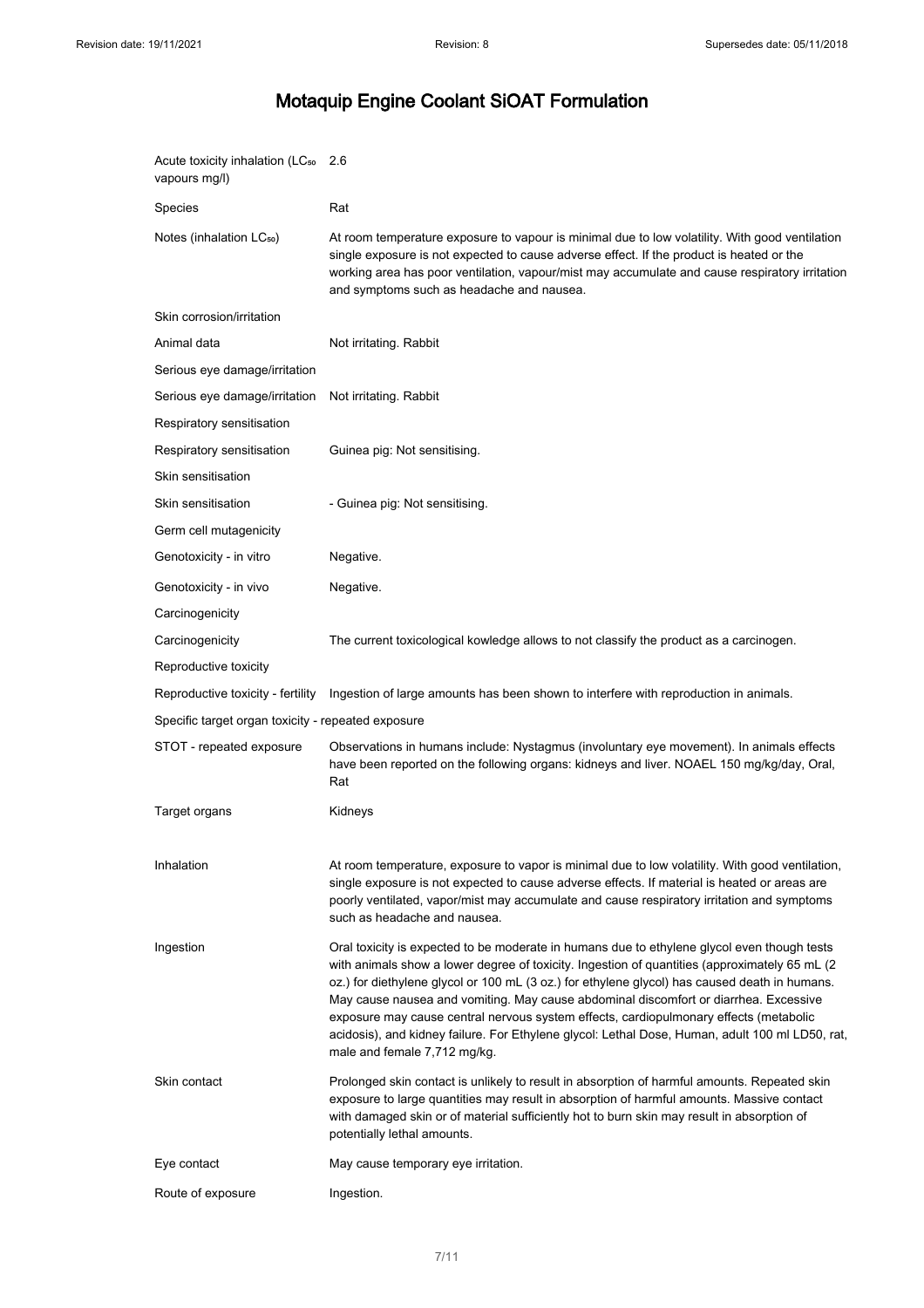| Target organs                                      | Kidneys Liver                                                                            |
|----------------------------------------------------|------------------------------------------------------------------------------------------|
|                                                    | SODIUM BENZOATE                                                                          |
| Acute toxicity - oral                              |                                                                                          |
| Acute toxicity oral (LD <sub>50</sub><br>mg/kg)    | 3,450.0                                                                                  |
| Species                                            | Rat                                                                                      |
| ATE oral (mg/kg)                                   | 3,450.0                                                                                  |
| Acute toxicity - dermal                            |                                                                                          |
| Acute toxicity dermal (LD <sub>50</sub><br>mg/kg)  | 2,001.0                                                                                  |
| Species                                            | Rabbit                                                                                   |
| ATE dermal (mg/kg)                                 | 2,001.0                                                                                  |
| Acute toxicity - inhalation                        |                                                                                          |
| Notes (inhalation LC <sub>50</sub> )               | Data lacking.                                                                            |
| Skin corrosion/irritation                          |                                                                                          |
| Animal data                                        | Not irritating.                                                                          |
| Serious eye damage/irritation                      |                                                                                          |
| Serious eye damage/irritation                      | Irritating to eyes: Category 2.                                                          |
| Respiratory sensitisation                          |                                                                                          |
| Respiratory sensitisation                          | Conclusive data but not sufficient for classification.                                   |
| Skin sensitisation                                 |                                                                                          |
| Skin sensitisation                                 | Conclusive data but not sufficient for classification.                                   |
| Germ cell mutagenicity                             |                                                                                          |
| Genotoxicity - in vitro                            | Conclusive data but not sufficient for classification.                                   |
| Genotoxicity - in vivo                             | Conclusive data but not sufficient for classification.                                   |
| Carcinogenicity                                    |                                                                                          |
| Carcinogenicity                                    | Conclusive data but not sufficient for classification.                                   |
| Reproductive toxicity                              |                                                                                          |
|                                                    | Reproductive toxicity - fertility Conclusive data but not sufficient for classification. |
| Specific target organ toxicity - single exposure   |                                                                                          |
| STOT - single exposure                             | Conclusive data but not sufficient for classification.                                   |
| Specific target organ toxicity - repeated exposure |                                                                                          |
| STOT - repeated exposure                           | Conclusive data but not sufficient for classification.                                   |
| Aspiration hazard                                  |                                                                                          |
| Aspiration hazard                                  | Conclusive data but not sufficient for classification.                                   |
| SECTION 12: Ecological information                 |                                                                                          |

Ecotoxicity The product is not expected to be hazardous to the environment. The product components are not classified as environmentally hazardous. However, large or frequent spills may have hazardous effects on the environment.

12.1. Toxicity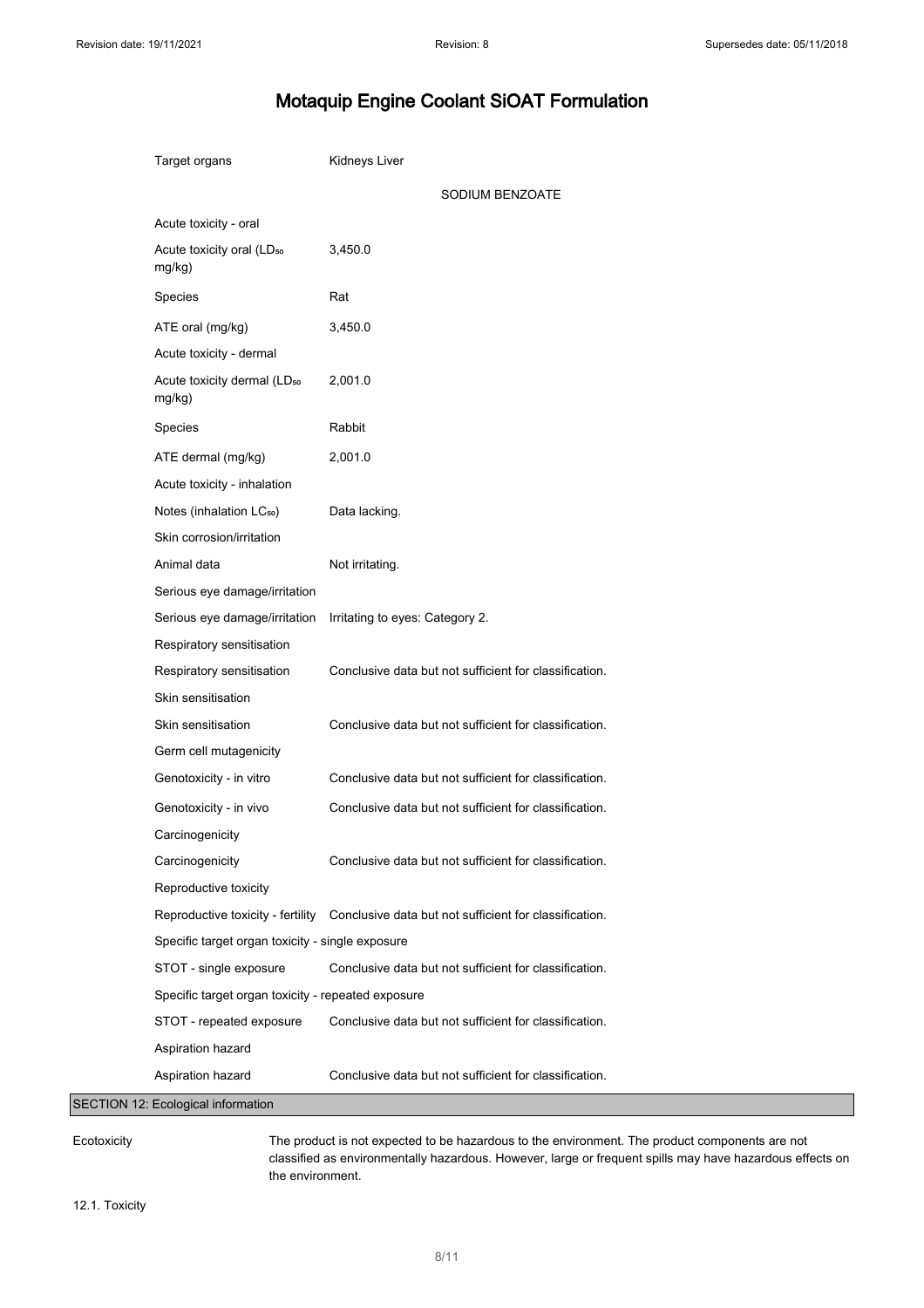Toxicity The product is not expected to be toxic to aquatic organisms.

Ecological information on ingredients.

#### ETHANEDIOL

|                                 | Toxicity                                                                                                                                                                                                           | Product not classified as dangerous to aquatic organisms.                                                                                                                                                           |  |
|---------------------------------|--------------------------------------------------------------------------------------------------------------------------------------------------------------------------------------------------------------------|---------------------------------------------------------------------------------------------------------------------------------------------------------------------------------------------------------------------|--|
|                                 | Acute aquatic toxicity                                                                                                                                                                                             |                                                                                                                                                                                                                     |  |
|                                 | Acute toxicity - fish                                                                                                                                                                                              | LC50, 96 hours: 72860 mg/l, Pimephales promelas (Fat-head Minnow)                                                                                                                                                   |  |
|                                 | Acute toxicity - aquatic<br>invertebrates                                                                                                                                                                          | EC <sub>50</sub> , 48 hours: > 100 mg/l, Daphnia magna                                                                                                                                                              |  |
|                                 | Acute toxicity - aquatic plants                                                                                                                                                                                    | EC <sub>50</sub> , 96 hours: 6500 - 13000 mg/l, Selenastrum capricornutum                                                                                                                                           |  |
|                                 | Acute toxicity -<br>microorganisms                                                                                                                                                                                 | EC20, 30 minutes: > 1995 mg/l, Activated sludge                                                                                                                                                                     |  |
|                                 | Chronic aquatic toxicity                                                                                                                                                                                           |                                                                                                                                                                                                                     |  |
|                                 | stage                                                                                                                                                                                                              | Chronic toxicity - fish early life NOEC, 7 days: 15380 mg/l, Pimephales promelas (Fat-head Minnow)                                                                                                                  |  |
|                                 | Chronic toxicity - aquatic<br>invertebrates                                                                                                                                                                        | NOEC, 7 days: 8590 mg/l, Ceriodaphnia Sp.                                                                                                                                                                           |  |
|                                 |                                                                                                                                                                                                                    | SODIUM BENZOATE                                                                                                                                                                                                     |  |
|                                 | Acute aquatic toxicity                                                                                                                                                                                             |                                                                                                                                                                                                                     |  |
|                                 | Acute toxicity - fish                                                                                                                                                                                              | LC <sub>50</sub> , 96 hours: 484 mg/l, Pimephales promelas (Fat-head Minnow)                                                                                                                                        |  |
|                                 | Acute toxicity - aquatic<br>invertebrates                                                                                                                                                                          | LC <sub>50</sub> , 96 hours: >100 mg/l, Daphnia magna                                                                                                                                                               |  |
|                                 | 12.2. Persistence and degradability                                                                                                                                                                                |                                                                                                                                                                                                                     |  |
|                                 | The product is biodegradable but it must not be discharged into drains without permission from the<br>Persistence and degradability<br>authorities. The product is degraded completely by photochemical oxidation. |                                                                                                                                                                                                                     |  |
|                                 | Ecological information on ingredients.                                                                                                                                                                             |                                                                                                                                                                                                                     |  |
|                                 |                                                                                                                                                                                                                    | <b>ETHANEDIOL</b>                                                                                                                                                                                                   |  |
|                                 |                                                                                                                                                                                                                    | Persistence and degradability The product is biodegradable.                                                                                                                                                         |  |
|                                 | Biodegradation                                                                                                                                                                                                     | Water - Degradation (%) 90 - 100%: 10 days<br>Passes OECD test(s) for ready biodegradability. Material is ultimately biodegradable (reaches<br>> 70% biodegradation in OECD test(s) for inherent biodegradability). |  |
|                                 |                                                                                                                                                                                                                    | SODIUM BENZOATE                                                                                                                                                                                                     |  |
|                                 |                                                                                                                                                                                                                    | Persistence and degradability  The substance is readily biodegradable.                                                                                                                                              |  |
| 12.3. Bioaccumulative potential |                                                                                                                                                                                                                    |                                                                                                                                                                                                                     |  |
|                                 | Bioaccumulative potential<br>The product does not contain any substances expected to be bioaccumulating.                                                                                                           |                                                                                                                                                                                                                     |  |
|                                 | Ecological information on ingredients.                                                                                                                                                                             |                                                                                                                                                                                                                     |  |
|                                 |                                                                                                                                                                                                                    | <b>ETHANEDIOL</b>                                                                                                                                                                                                   |  |
|                                 | Bioaccumulative potential                                                                                                                                                                                          | Not potentially bioaccumulative                                                                                                                                                                                     |  |
|                                 | Partition coefficient                                                                                                                                                                                              | log Pow: -1.36                                                                                                                                                                                                      |  |

SODIUM BENZOATE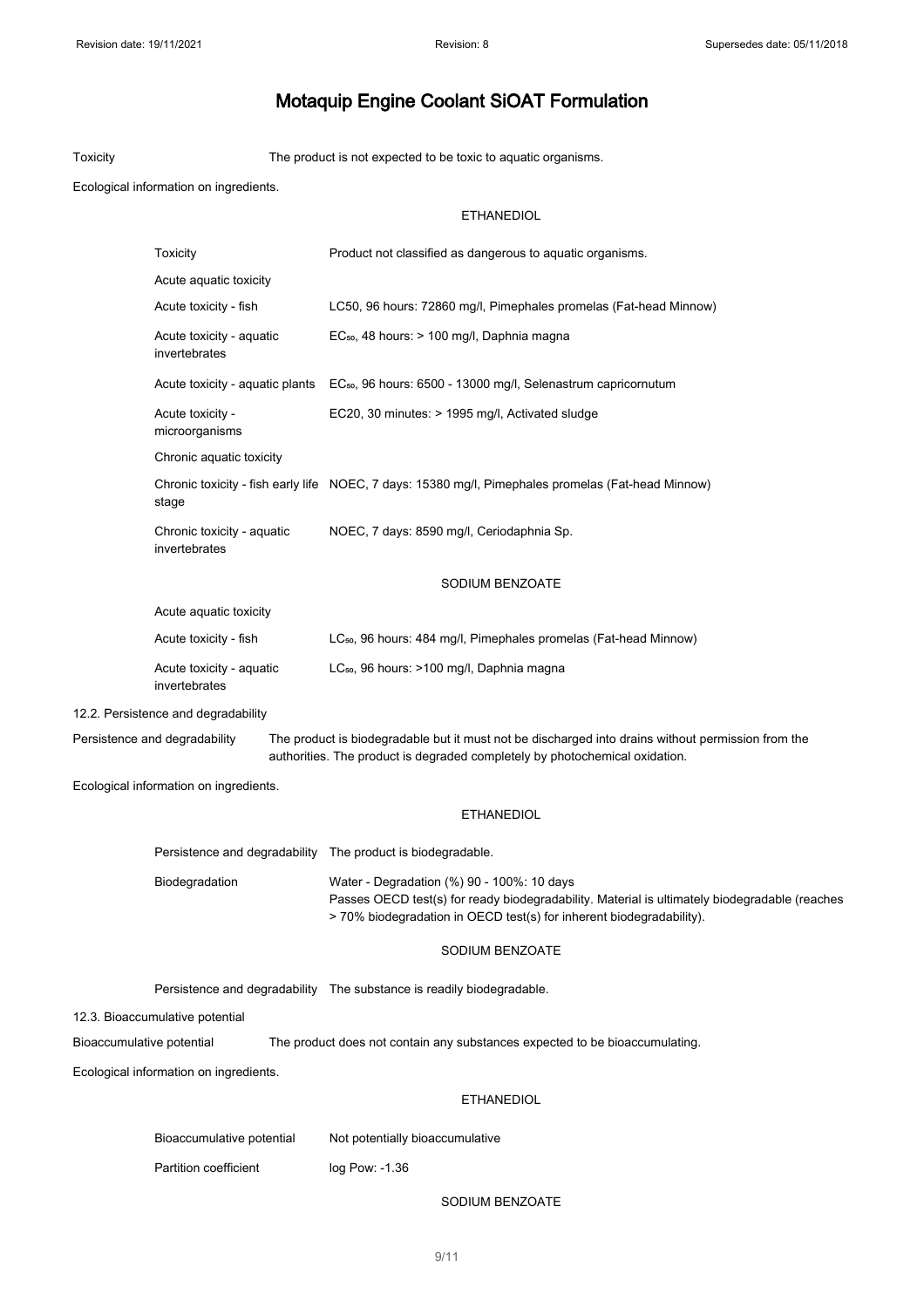|                                       | Bioaccumulative potential                                                                                                                      |                                                                                                                                                                                                                                                                                                                                                                                                          | No data available on bioaccumulation.                                                                                                                                                       |  |  |
|---------------------------------------|------------------------------------------------------------------------------------------------------------------------------------------------|----------------------------------------------------------------------------------------------------------------------------------------------------------------------------------------------------------------------------------------------------------------------------------------------------------------------------------------------------------------------------------------------------------|---------------------------------------------------------------------------------------------------------------------------------------------------------------------------------------------|--|--|
| 12.4. Mobility in soil                |                                                                                                                                                |                                                                                                                                                                                                                                                                                                                                                                                                          |                                                                                                                                                                                             |  |  |
| Mobility                              | The product is soluble in water. Volatilization from natural bodies of water or moist soil is not expected to<br>be an important fate process. |                                                                                                                                                                                                                                                                                                                                                                                                          |                                                                                                                                                                                             |  |  |
|                                       | Ecological information on ingredients.                                                                                                         |                                                                                                                                                                                                                                                                                                                                                                                                          |                                                                                                                                                                                             |  |  |
|                                       |                                                                                                                                                |                                                                                                                                                                                                                                                                                                                                                                                                          | <b>ETHANEDIOL</b>                                                                                                                                                                           |  |  |
|                                       | Mobility                                                                                                                                       |                                                                                                                                                                                                                                                                                                                                                                                                          | The product is soluble in water. Volatilization from natural bodies of water or moist soil is not<br>expected to be an important fate process. Potential for mobility in soil is very high. |  |  |
|                                       | Adsorption/desorption<br>coefficient                                                                                                           |                                                                                                                                                                                                                                                                                                                                                                                                          | Water - Koc: $\sim$ 1 @ °C                                                                                                                                                                  |  |  |
|                                       | Henry's law constant                                                                                                                           |                                                                                                                                                                                                                                                                                                                                                                                                          | $\sim$ 8.05E-09 atm m3/mol @ 25°C                                                                                                                                                           |  |  |
|                                       |                                                                                                                                                |                                                                                                                                                                                                                                                                                                                                                                                                          | SODIUM BENZOATE                                                                                                                                                                             |  |  |
|                                       | Mobility                                                                                                                                       |                                                                                                                                                                                                                                                                                                                                                                                                          | No data available.                                                                                                                                                                          |  |  |
|                                       | 12.5. Results of PBT and vPvB assessment                                                                                                       |                                                                                                                                                                                                                                                                                                                                                                                                          |                                                                                                                                                                                             |  |  |
| Results of PBT and vPvB<br>assessment |                                                                                                                                                |                                                                                                                                                                                                                                                                                                                                                                                                          | This product does not contain any substances classified as PBT or vPvB.                                                                                                                     |  |  |
|                                       | Ecological information on ingredients.                                                                                                         |                                                                                                                                                                                                                                                                                                                                                                                                          |                                                                                                                                                                                             |  |  |
|                                       |                                                                                                                                                |                                                                                                                                                                                                                                                                                                                                                                                                          | <b>ETHANEDIOL</b>                                                                                                                                                                           |  |  |
| Results of PBT and vPvB<br>assessment |                                                                                                                                                |                                                                                                                                                                                                                                                                                                                                                                                                          | This substance is not classified as PBT or vPvB according to current EU criteria.                                                                                                           |  |  |
|                                       |                                                                                                                                                |                                                                                                                                                                                                                                                                                                                                                                                                          | SODIUM BENZOATE                                                                                                                                                                             |  |  |
|                                       | Results of PBT and vPvB<br>assessment                                                                                                          |                                                                                                                                                                                                                                                                                                                                                                                                          | This substance is not classified as PBT or vPvB according to current EU criteria.                                                                                                           |  |  |
| 12.6. Other adverse effects           |                                                                                                                                                |                                                                                                                                                                                                                                                                                                                                                                                                          |                                                                                                                                                                                             |  |  |
| Other adverse effects                 |                                                                                                                                                | Not applicable.                                                                                                                                                                                                                                                                                                                                                                                          |                                                                                                                                                                                             |  |  |
|                                       | SECTION 13: Disposal considerations                                                                                                            |                                                                                                                                                                                                                                                                                                                                                                                                          |                                                                                                                                                                                             |  |  |
|                                       | 13.1. Waste treatment methods                                                                                                                  |                                                                                                                                                                                                                                                                                                                                                                                                          |                                                                                                                                                                                             |  |  |
| General information                   |                                                                                                                                                | This product, when being disposed of in its unused and uncontaminated state should be treated as a<br>hazardous waste according to EC Directive 2008/98/EC. Any disposal practices must be in compliance<br>with all national and provincial laws and any municipal or local by-laws governing hazardous waste. For<br>used, contaminated and residual materials additional evaluations may be required. |                                                                                                                                                                                             |  |  |
| Disposal methods                      |                                                                                                                                                | Residues and empty containers should be taken care of as hazardous waste according to local and<br>national provisions. Avoid the spillage or runoff entering drains, sewers or watercourses.                                                                                                                                                                                                            |                                                                                                                                                                                             |  |  |
|                                       | SECTION 14: Transport information                                                                                                              |                                                                                                                                                                                                                                                                                                                                                                                                          |                                                                                                                                                                                             |  |  |
| General                               |                                                                                                                                                | ADR/RID).                                                                                                                                                                                                                                                                                                                                                                                                | The product is not covered by international regulations on the transport of dangerous goods (IMDG, IATA,                                                                                    |  |  |
| 14.1. UN number                       |                                                                                                                                                |                                                                                                                                                                                                                                                                                                                                                                                                          |                                                                                                                                                                                             |  |  |
| Not applicable.                       |                                                                                                                                                |                                                                                                                                                                                                                                                                                                                                                                                                          |                                                                                                                                                                                             |  |  |
|                                       | 14.2. UN proper shipping name                                                                                                                  |                                                                                                                                                                                                                                                                                                                                                                                                          |                                                                                                                                                                                             |  |  |
| Not applicable.                       |                                                                                                                                                |                                                                                                                                                                                                                                                                                                                                                                                                          |                                                                                                                                                                                             |  |  |